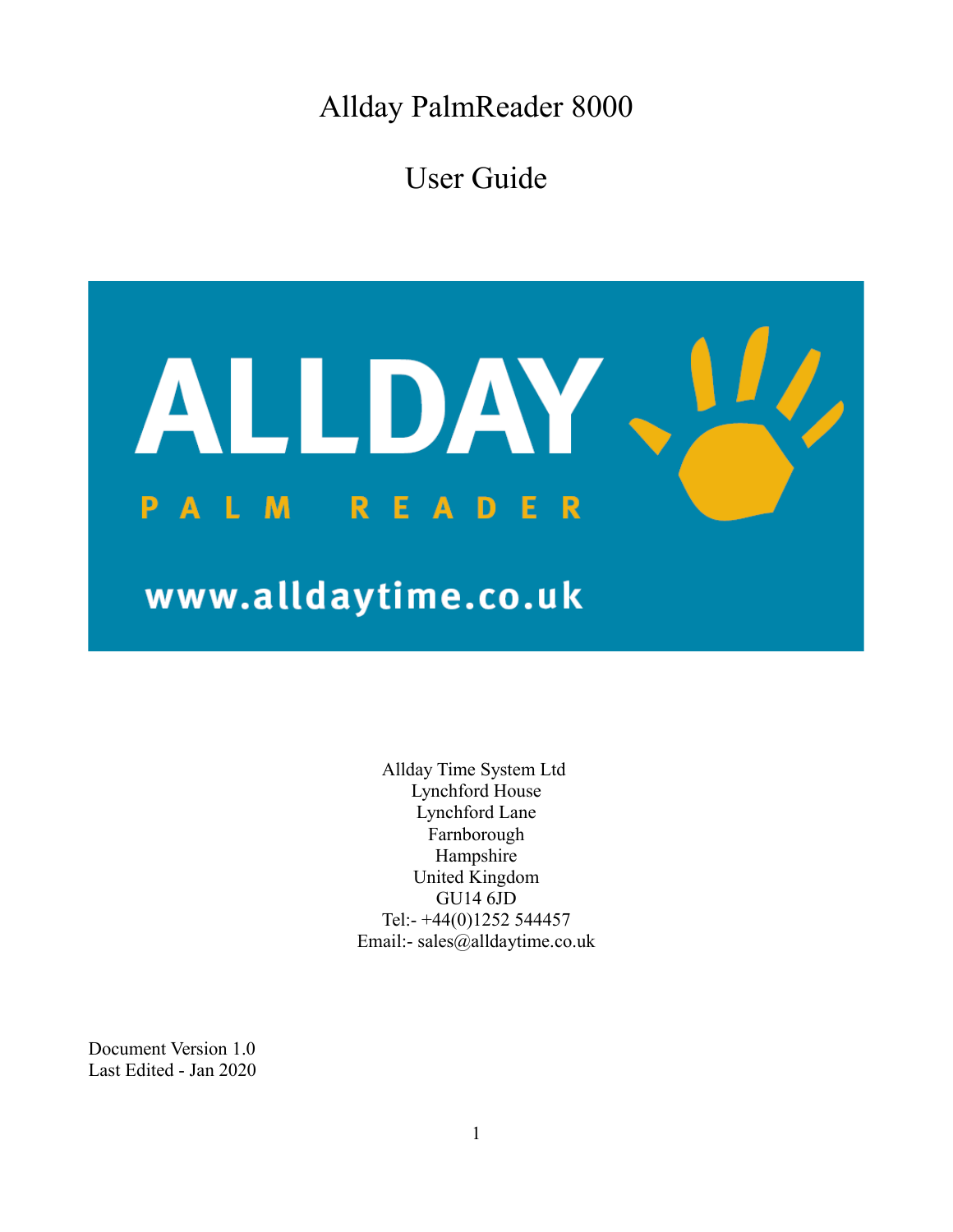## **Enroling users on the PR8000 device**

The registration of a user on the system can be done from the software via the use of the Enrol Now feature

This process is very important to get right as the image that is registered during this process is used as a reference for future identification. For this reason it is important to explain the process fully to each new user explaining how to place the left and right hands and then the user is to be told to practice this for both hands until they feel comfortable with hand placement . The new user is to be told that they will be required to place and remove the left hand twice then place and remove the right hand twice.

This short education of the user will ensure that the user understands the process and will help to ensure that they accurately repeats the placement of the hand each time they come to use the terminal and will seriously lower the instance of bad reads.

If after the enrollment process a user is reporting that the PalmReader display often asks them to PLEASE TRY AGAIN or repeatedly they fail to be granted access then it is possible that the enrollment process should be repeated to get a better reference image for that user.

Note you may see the following on the PalmReader display during the enrollment process

- **TOO FAR** this means the hand is not close enough to the scanner to be read
- **TOO NEAR CAMERA** this means the hand or part of the hand is too close to the scanner. The user may be pressing too hard.
- **PLACE PROPERLY !** This means that the scanner has detected that the hand may not be straight or presented in a correct orientation.

#### **Proceed as follows to register a user.**

**1. From the Employee Details -Terminal screen select the orange Enroll Now button**

**Employee Details - Terminals** 

| Absence<br><b>Time Sheets</b><br>General        | Exceptions<br>Totals | Extended                                                                                                                                               | Terminals  | Shift<br>Job History | Pay Periods | <b>HR</b> Data                    |                |                           |
|-------------------------------------------------|----------------------|--------------------------------------------------------------------------------------------------------------------------------------------------------|------------|----------------------|-------------|-----------------------------------|----------------|---------------------------|
| Surname                                         | Mason                |                                                                                                                                                        |            |                      | Forename    |                                   |                | Paul                      |
| <b>TERMINAL SETTINGS</b><br>Check for Processes |                      |                                                                                                                                                        |            |                      |             |                                   |                |                           |
| <b>Build Access Rights Expiry</b>               |                      | 01/01/1800                                                                                                                                             |            |                      |             | Office                            |                | $\boldsymbol{\mathrm{v}}$ |
| Terminals (Select/Unselect All)                 |                      | PalmReader<br>$\overline{\mathcal{L}}$<br>$\overline{\mathbf{v}}$<br>Staff Entrance<br>$\Box$<br>Mobile App<br>$\overline{\mathcal{L}}$<br>Server Room |            |                      |             |                                   |                | $\mathbf{v}$              |
| SETTINGS FOR PALMREADER                         |                      |                                                                                                                                                        |            |                      |             |                                   |                |                           |
| <b>Enrollment Date</b>                          | 29 Jun 2015          |                                                                                                                                                        |            | Left                 | Retrieved   |                                   | Right          | Retrieved                 |
| <b>RFID Card No</b>                             | 0000                 |                                                                                                                                                        | Super User |                      |             | <b>&amp; Collect Latest Palms</b> | Send Palms Now | A Send Status Now         |
| <b>&amp;</b> Enroll Now                         |                      |                                                                                                                                                        |            |                      |             |                                   |                |                           |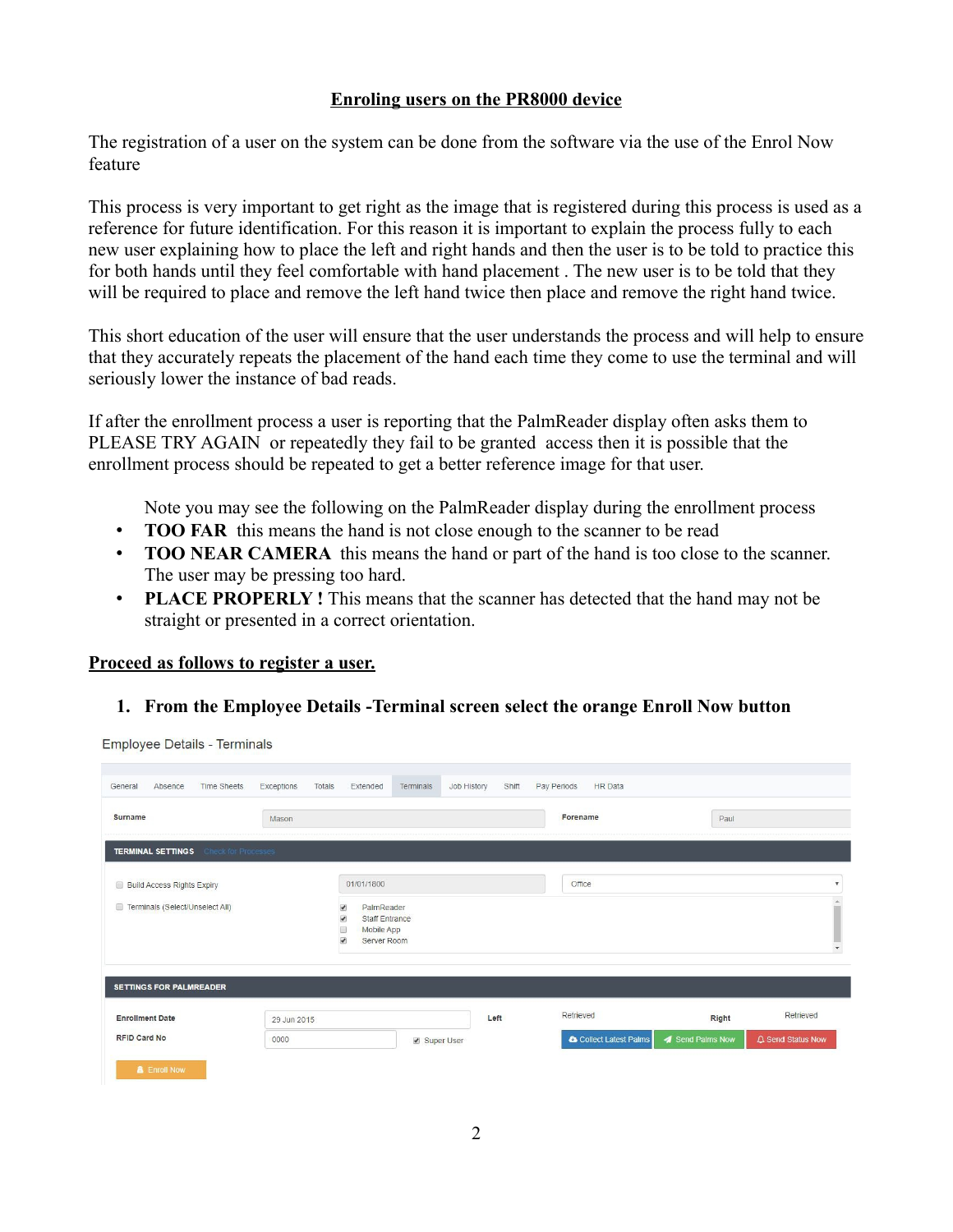2. The system will ask which attendance device this employee is about to enroll with.



3. Select the appropriate Terminal and select OK



4. You now have 4 minutes to follow the screen and voice prompts at the attendance device selected to complete the enrollment. Progress for the enrollment will also be shown on the software screen.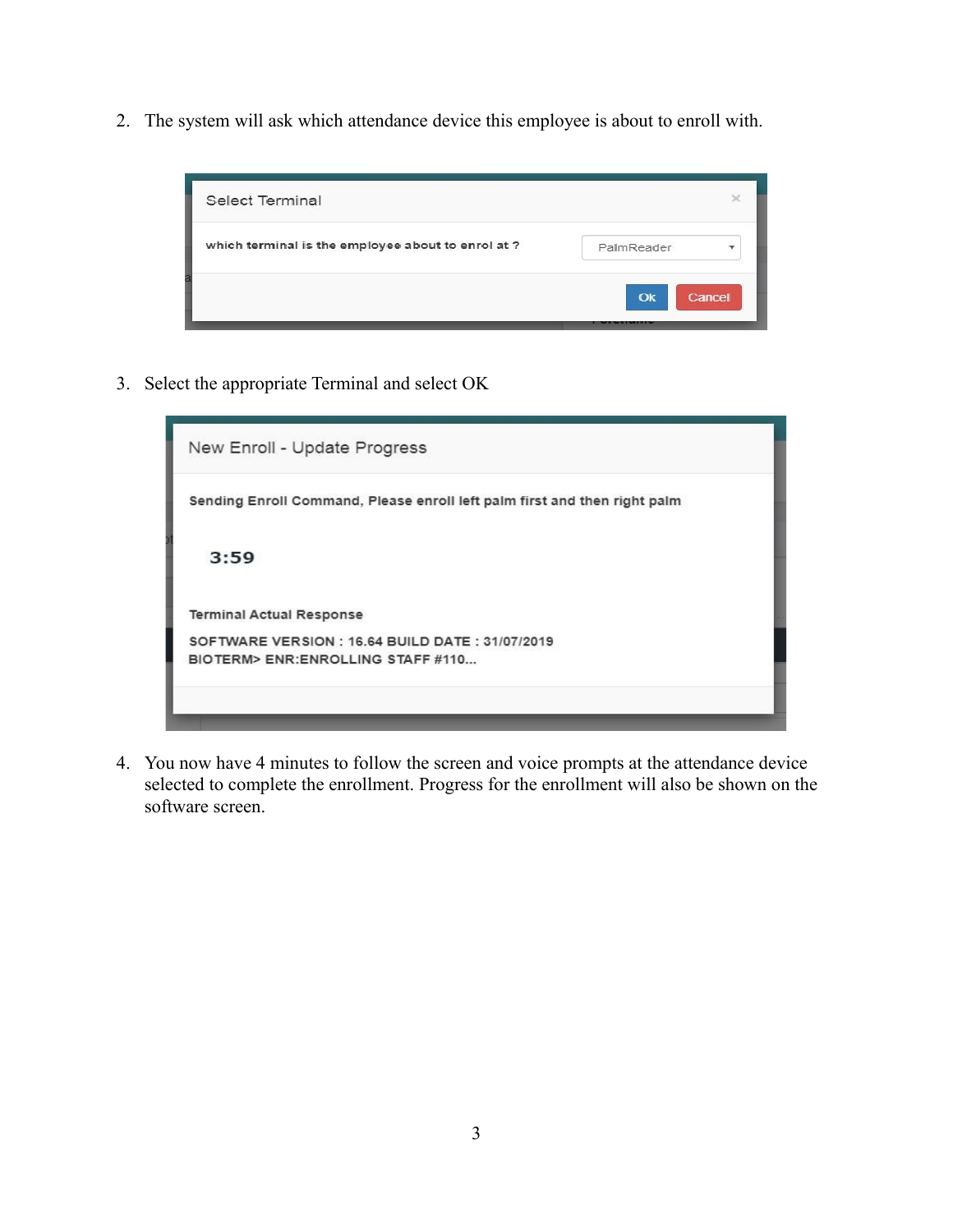### **At the Palmreader the operator and employee to be enroled will see the following screens along with appropriate voice guidance.**

1. The PalmReader display will change to

**ENROLL LEFT PLACE YOUR HAND**

- 2. At this point the new user should place their left hand **as practiced** on the scanner
- 3. If the hand is placed correctly The PalmReader display will show the following series of screens

| <b>ENROLL LEFT</b> | <b>ENROLL LEFT</b> | <b>ENROLL LEFT</b>      |
|--------------------|--------------------|-------------------------|
| <b>DO NOT MOVE</b> | <b>SAVING DATA</b> | <b>REMOVE YOUR HAND</b> |

- 4. At this point the new user should remove their hand from the scanner
- 5. The PalmReader display will now show

#### **ENROLL LEFT PLACE YOUR HAND**

- 6. At this point the new user should again place their left hand **as practiced** on the scanner
- 7. If the hand is placed correctly The PalmReader display will show

| <b>ENROLL LEFT</b> | <b>ENROLL LEFT</b> | <b>ENROLL LEFT</b>      |
|--------------------|--------------------|-------------------------|
| <b>DO NOT MOVE</b> | <b>SAVING DATA</b> | <b>REMOVE YOUR HAND</b> |

8. Then the display will show

#### **ENROLL RIGHT PLACE YOUR HAND**

9. At this point the new user should place their right hand **as practiced** on the scanner

10. If the hand is placed correctly The PalmReader display will show

| <b>ENROLL RIGHT</b> | <b>ENROLL RIGHT</b> | <b>ENROLL RIGHT</b>     |
|---------------------|---------------------|-------------------------|
| <b>DO NOT MOVE</b>  | <b>SAVING DATA</b>  | <b>REMOVE YOUR HAND</b> |

11. The new user should remove their hand from the scanner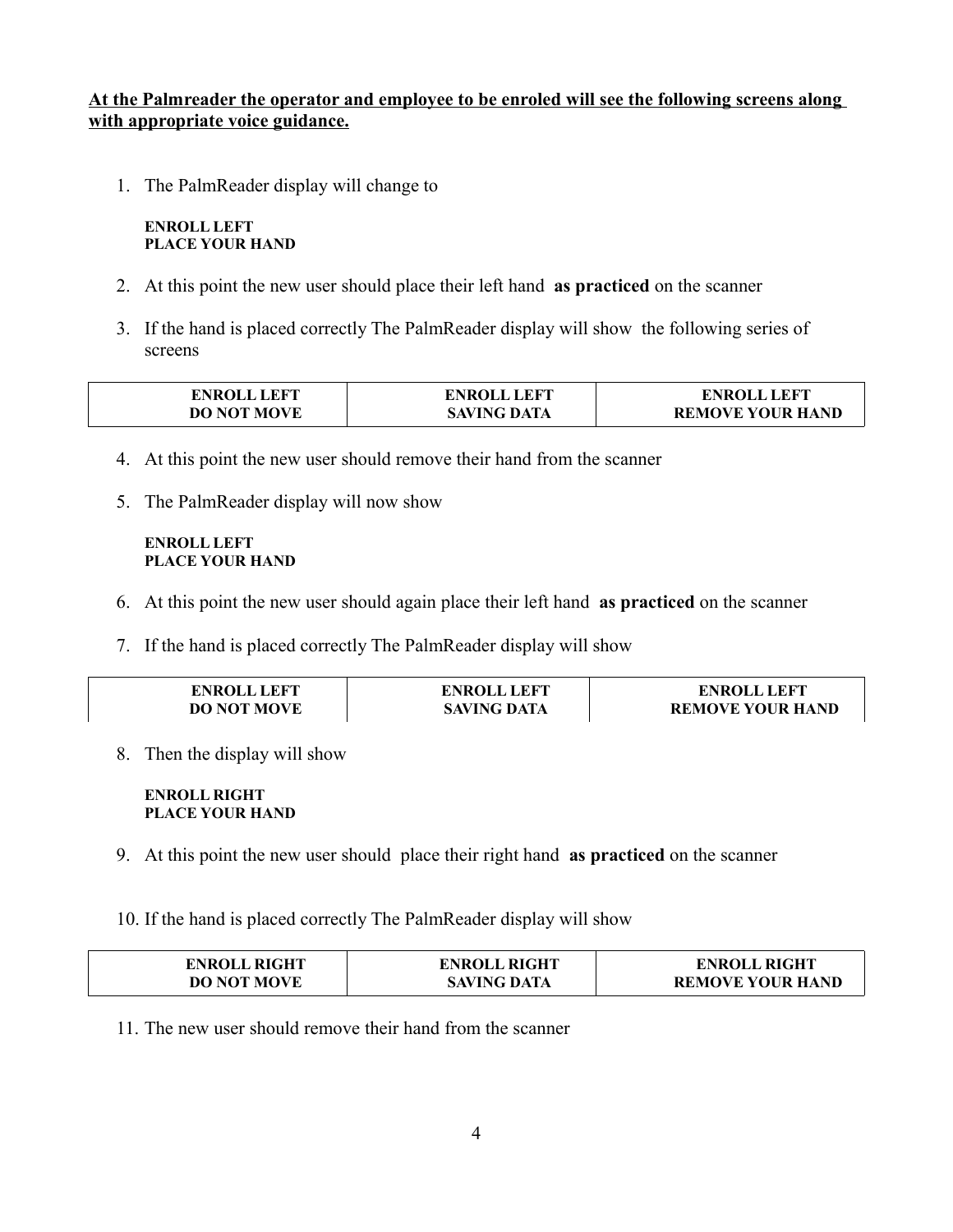12. The PalmReader display will now show

#### **ENROLL RIGHT PLACE YOUR HAND**

- 13. At this point the new user should again place their right hand **as practiced** on the scanner
- 14. If the hand is placed correctly The PalmReader display will show

| <b>ENROLL RIGHT</b> | <b>ENROLL RIGHT</b> | <b>ENROLL RIGHT</b>     |
|---------------------|---------------------|-------------------------|
| <b>DO NOT MOVE</b>  | <b>SAVING DATA</b>  | <b>REMOVE YOUR HAND</b> |

15. Then the display will show

## **ENROLL COMPLETED**

- 16. The PalmReader will after a short time reset the display and return to normal time date display ready for employee use. The palms for this employee have now been stored in the software data
- 17. To enroll further new users continue from item 1. above.

# **To delete an employee from the terminal**

Employee palms are fully maintained from the software if you need to delete an employee from the system the employee should be deleted from the software which will remove the palms from all linked units . If you need to just remove the employee from a single palmreader again in the software deselect the Palmreader from the employee record and they will be removed from that Palmreader after a few minutes

# **Trouble shooting**

# **Please Try Again**

If your users reading when they place their palm on the unit is not successful they will see the message "**Please Try Again**" on the screen, they should try again by removing the hand and replacing it again with a view to improving the alignment of the hand. You should try to align the hand the same way it was when it was first registered on the system. If the hand is dirty , also try with clean hands.

If you cannot remember how you alined your hand when you first registered it on the system and repeatedly get the "Please Try Again " message you will need to re-register your palm in the system.

# **My Palm identifies as someone else**

The Palmreader technology is very accurate and will identify the palm presented to it to an extreme level of accuracy. This does however rely on the palms being enrolled to a good standard. Sometimes the task of enrolling staff is passed to more junior staff or staff who are not aware of the need for accurate enrollments this can lead to identification issues **this is not a fault with the system.** Good quality enrollment is essential as you can see from the information below.